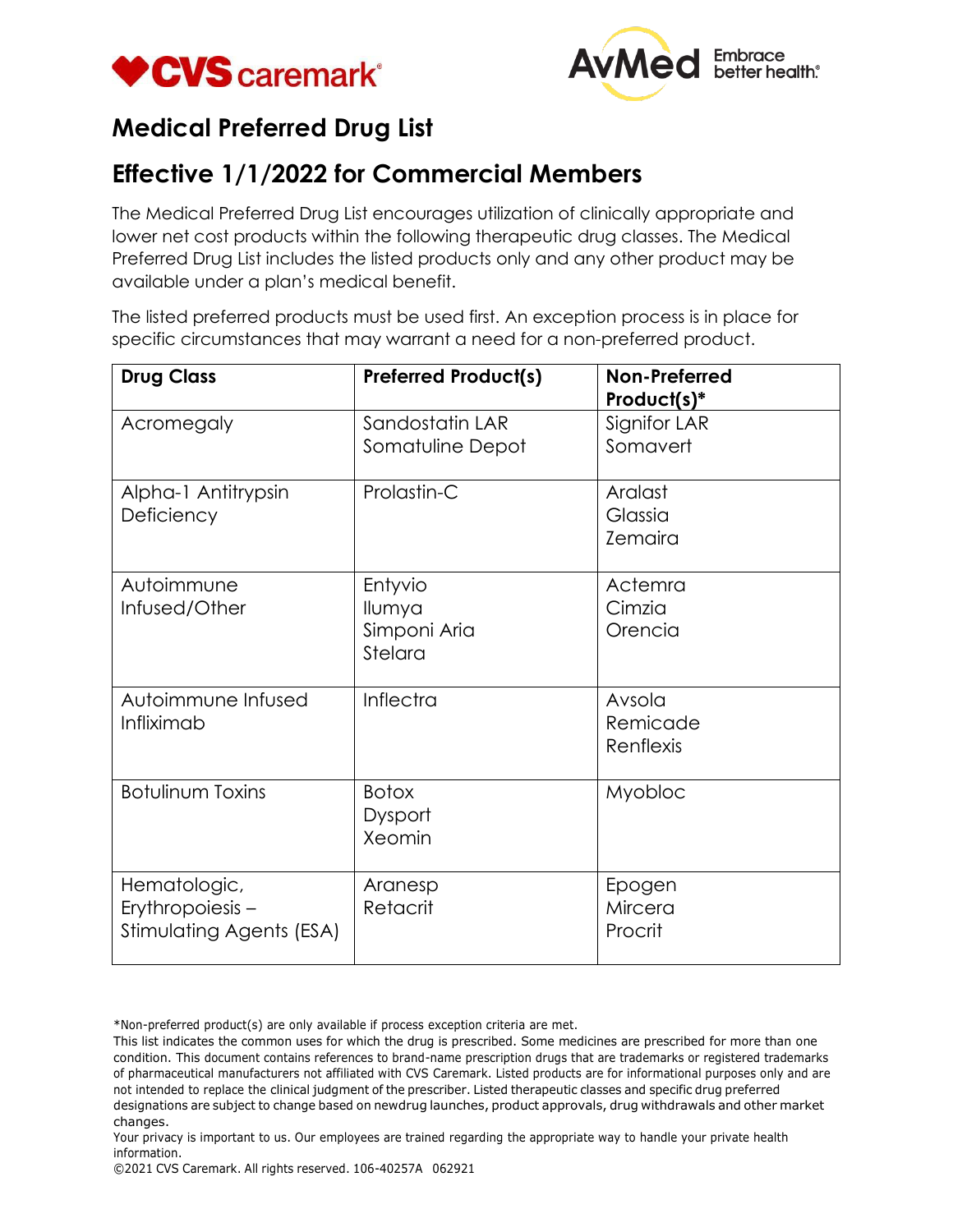



| <b>Drug Class</b>                                                          | <b>Preferred Product(s)</b>                            | <b>Non-Preferred</b><br>Product(s)*       |
|----------------------------------------------------------------------------|--------------------------------------------------------|-------------------------------------------|
| Hemophilia - Factor VIII                                                   | Adynovate<br>Jivi<br>Kogenate<br>Kovaltry<br>Novoeight | Eloctate<br>Helixate<br>Nuwig             |
| Hemophilia - Factor IX                                                     | Idelvion<br>Rebinyn                                    | Alprolix                                  |
| Hematologic,<br>Neutropenia Colony<br>Stimulating Factors-<br>Short Acting | Zarxio                                                 | Granix<br>Leukine<br>Neupogen<br>Nivestym |
| Hematologic,<br>Neutropenia Colony<br>Stimulating Factors-<br>Long Acting  | Neulasta<br>Ziextenzo                                  | Fulphila<br>Nyvepria<br>Udenyca           |
| Hereditary Angioedema                                                      | Ruconest                                               | <b>Berinert</b>                           |
| <b>Hereditary Transthyretin</b><br>Amyloidosis                             | Onpattro                                               | Tegsedi                                   |
| Lysosomal Storage<br>Disorders - Gaucher<br>Disease                        | Elelyso                                                | Cerezyme<br><b>VPRIV</b>                  |
| Multiple Myeloma<br>Proteasome Inhibitors                                  | Ninlaro<br>Velcade                                     | Kyprolis                                  |
| Multiple Sclerosis<br>(Infused)                                            | Ocrevus<br>Tysabri                                     | Lemtrada                                  |

\*Non-preferred product(s) are only available if process exception criteria are met.

This list indicates the common uses for which the drug is prescribed. Some medicines are prescribed for more than one condition. This document contains references to brand-name prescription drugs that are trademarks or registered trademarks of pharmaceutical manufacturers not affiliated with CVS Caremark. Listed products are for informational purposes only and are not intended to replace the clinical judgment of the prescriber. Listed therapeutic classes and specific drug preferred designations are subject to change based on newdrug launches, product approvals, drug withdrawals and other market changes.

Your privacy is important to us. Our employees are trained regarding the appropriate way to handle your private health information.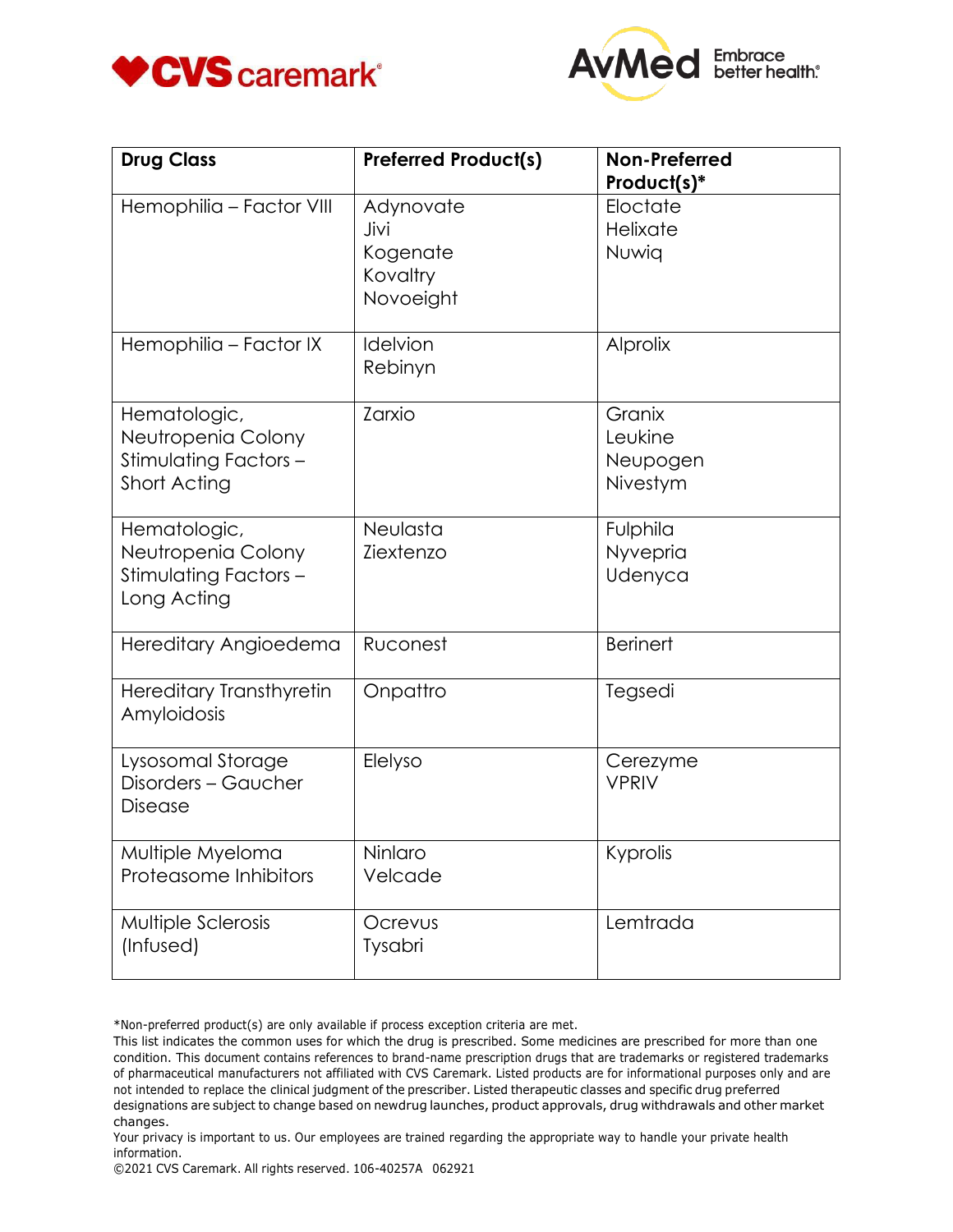



| <b>Drug Class</b>                                                                                          | <b>Preferred Product(s)</b> | <b>Non-Preferred</b><br>Product(s)*                                                          |
|------------------------------------------------------------------------------------------------------------|-----------------------------|----------------------------------------------------------------------------------------------|
| Paroxysmal Nocturnal<br>Hemoglobinuria (PNH)                                                               | Empaveli                    | Ultomiris                                                                                    |
| Osteoarthritis,<br>Viscosupplements-<br>Single Injection                                                   | Monovisc                    | Durolane<br>Gel-One<br>Synvisc-One                                                           |
| Osteoarthritis,<br>Viscosupplements-<br>Multi Injection                                                    | Euflexxa<br>Orthovisc       | Gelsyn-3<br>GenVisc 850<br>Hyalgan<br>Hymovis<br>Supartz FX<br>Synvisc<br>TriVisc<br>Visco-3 |
| Prostate Cancer-<br>Luteinizing Hormone<br><b>Releasing Hormone</b><br>(LHRH) Agents                       | Eligard                     | Lupron Depot<br><b>Trelstar</b><br><b>Zoladex</b>                                            |
| <b>Prostate Cancer-</b><br>Luteinizing Hormone<br><b>Releasing Hormone</b><br>(LHRH) Antagonists<br>Agents | Firmagon                    |                                                                                              |
| <b>Retinal Disorders Agents</b>                                                                            | Avastin                     | Eylea<br>Lucentis                                                                            |
| Rituximab                                                                                                  | Truxima                     | Riabni<br>Rituxan<br>Rituxan Hycela<br>Ruxience                                              |

\*Non-preferred product(s) are only available if process exception criteria are met.

Your privacy is important to us. Our employees are trained regarding the appropriate way to handle your private health information.

©2021 CVS Caremark. All rights reserved. 106-40257A 062921

This list indicates the common uses for which the drug is prescribed. Some medicines are prescribed for more than one condition. This document contains references to brand-name prescription drugs that are trademarks or registered trademarks of pharmaceutical manufacturers not affiliated with CVS Caremark. Listed products are for informational purposes only and are not intended to replace the clinical judgment of the prescriber. Listed therapeutic classes and specific drug preferred designations are subject to change based on newdrug launches, product approvals, drug withdrawals and other market changes.